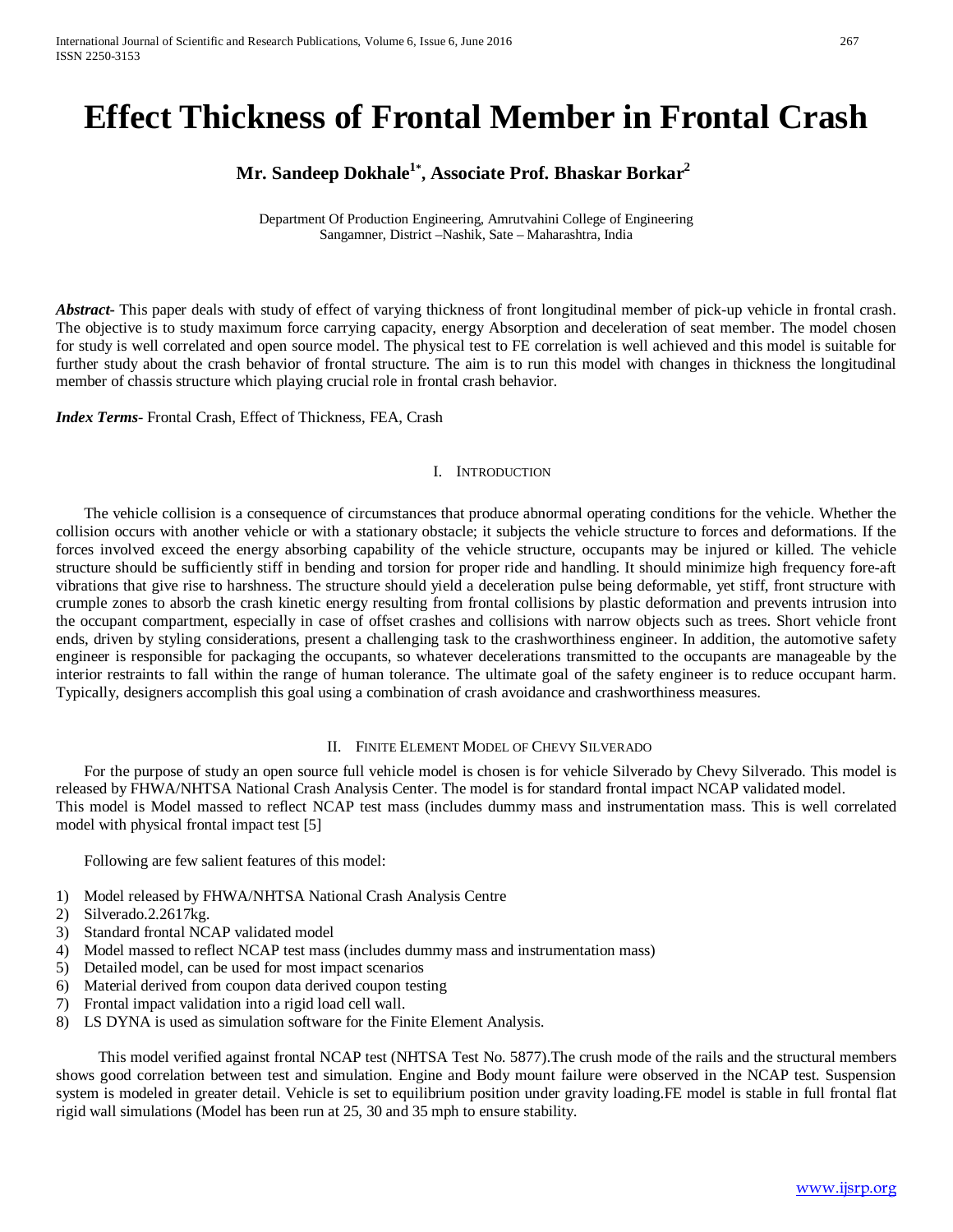|                                                     | FE Model              | <b>NCAP</b> Test<br>5877 |
|-----------------------------------------------------|-----------------------|--------------------------|
| Weight (Kgs)                                        | 2617                  | 2622                     |
| <b>Engine Type</b>                                  | 4.8 L V8              | 4.8 L V8                 |
| <b>Tire size</b>                                    | P245/70R17            | P245/70R17               |
| Attitude (mm)<br>As delivered                       | $F - 1016$            | $F - 929$                |
|                                                     | $R - 1043$            | $R - 1002$               |
| Wheelbase<br>(mm)                                   | 3660                  | 3664                     |
| CG (mm)<br><b>Rearward of</b><br>front wheel<br>C/L | 1664                  | 1664                     |
| <b>Body Style</b>                                   | $4$ -door<br>crew cab | $4$ -door<br>crew cab    |

## III. SCOPE OF THE STUDY

The aim of this paper is to study of effect of changes in thickness of the longitudinal member of chassis structure which playing crucial role in frontal crash behavior. The Effect is measured in terms overall energy absorbed by this member, Section force generated in the member and its effect on acceleration levels on seat mounting locations. For occupant safety lower the deceleration better to mange occupant decelerations with active restraint systems. Higher the declaration higher the risk of occupant fatal injuries due to sever forces getting generated in very small time. For this study the thickness of longitudinal member of chassis structure is kept between 2 mm to 3.5mm at an interval of 0.5 mm. So there are total 4 load cases as seen from following table.

|              | <b>Thickness</b> |                 | Yield         |                        |                    |
|--------------|------------------|-----------------|---------------|------------------------|--------------------|
| Run          | (mm)             | <b>Material</b> | <b>stress</b> | <b>Ultimate stress</b> | Elongation $(\% )$ |
|              |                  | As Existing     | 370           | 554                    | 30                 |
|              | 2.5              | As Existing     | 370           | 554                    | 30                 |
| $\mathbf{c}$ |                  | As Existing     | 370           | 554                    | 30                 |
|              | 3.5              | As Existing     | 370           | 554                    | 30                 |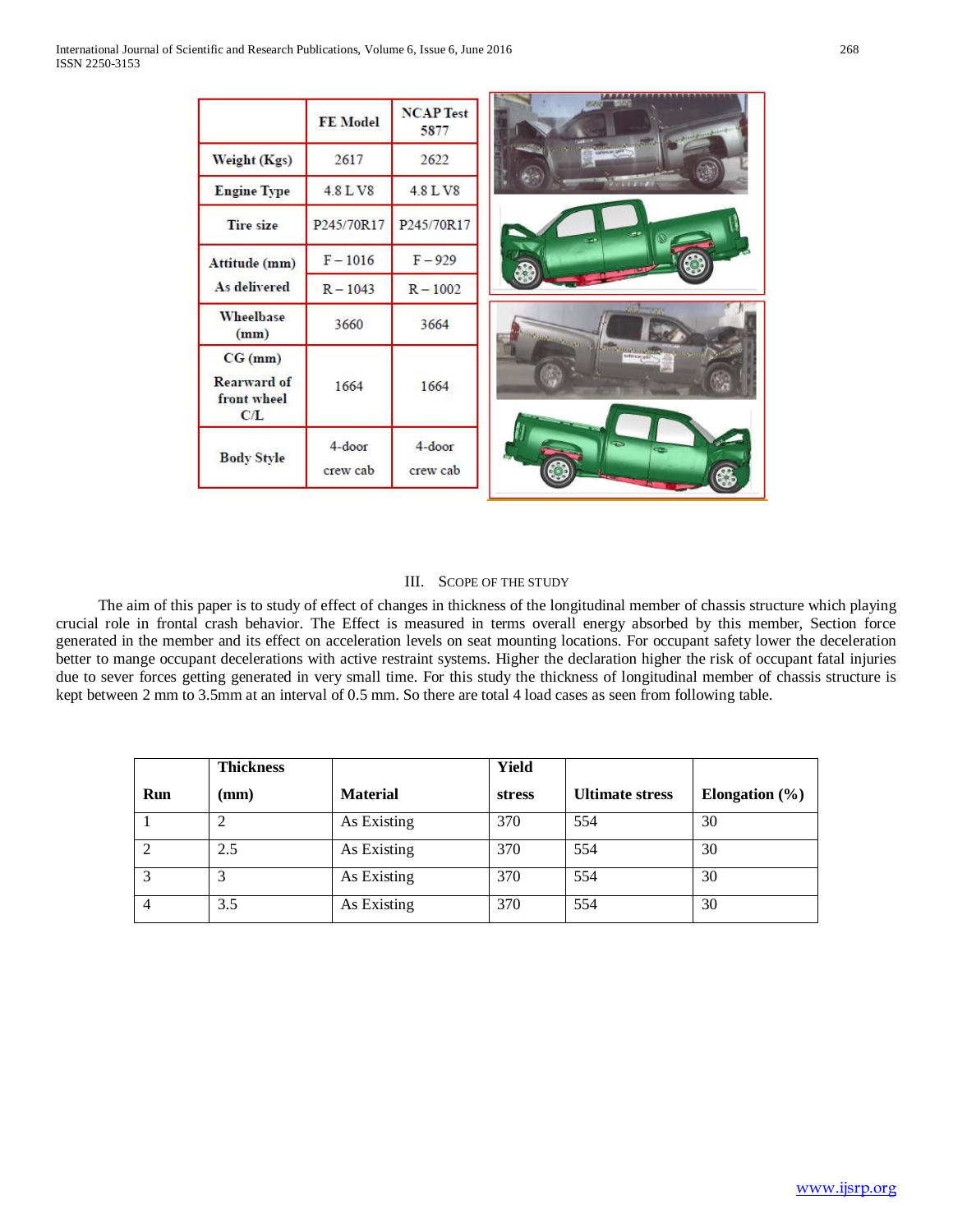### IV. MODEL BEHAVIOR DURING FRONTAL IMPACT.

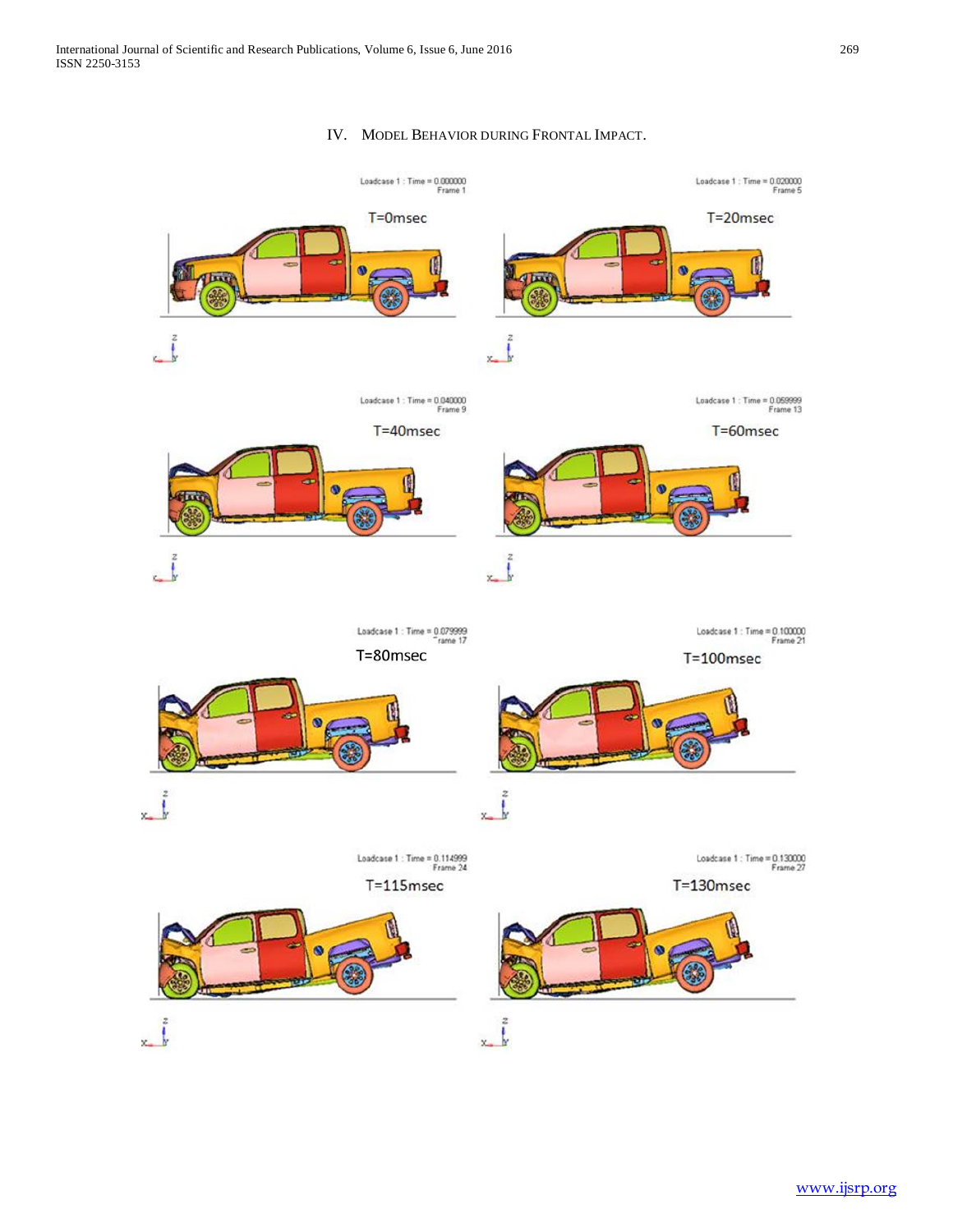#### V. ENERGY BALANCE

Following diagram shows energy balance of the model. The total kinetic energy of the model is reduced over the crash duration and mostly converted into internal energy of the vehicle structure due to deformation. The sliding interface energy and spring and damper energy are lower as desired. The vehicle structure at front is designed to absorb this impact energy and longitudinal member selected for this study is playing key role in this.



#### VI. DEFORMED SHAPE OF FRONT RAIL



This is the front longitudinal member for which thickness variation is done to study the effect of variable thickness. This member is gradually deformed during the crash event initiating a collapse at 25 msec .Maximum resistance is offered before the collapse is function of thickness, geometry and material.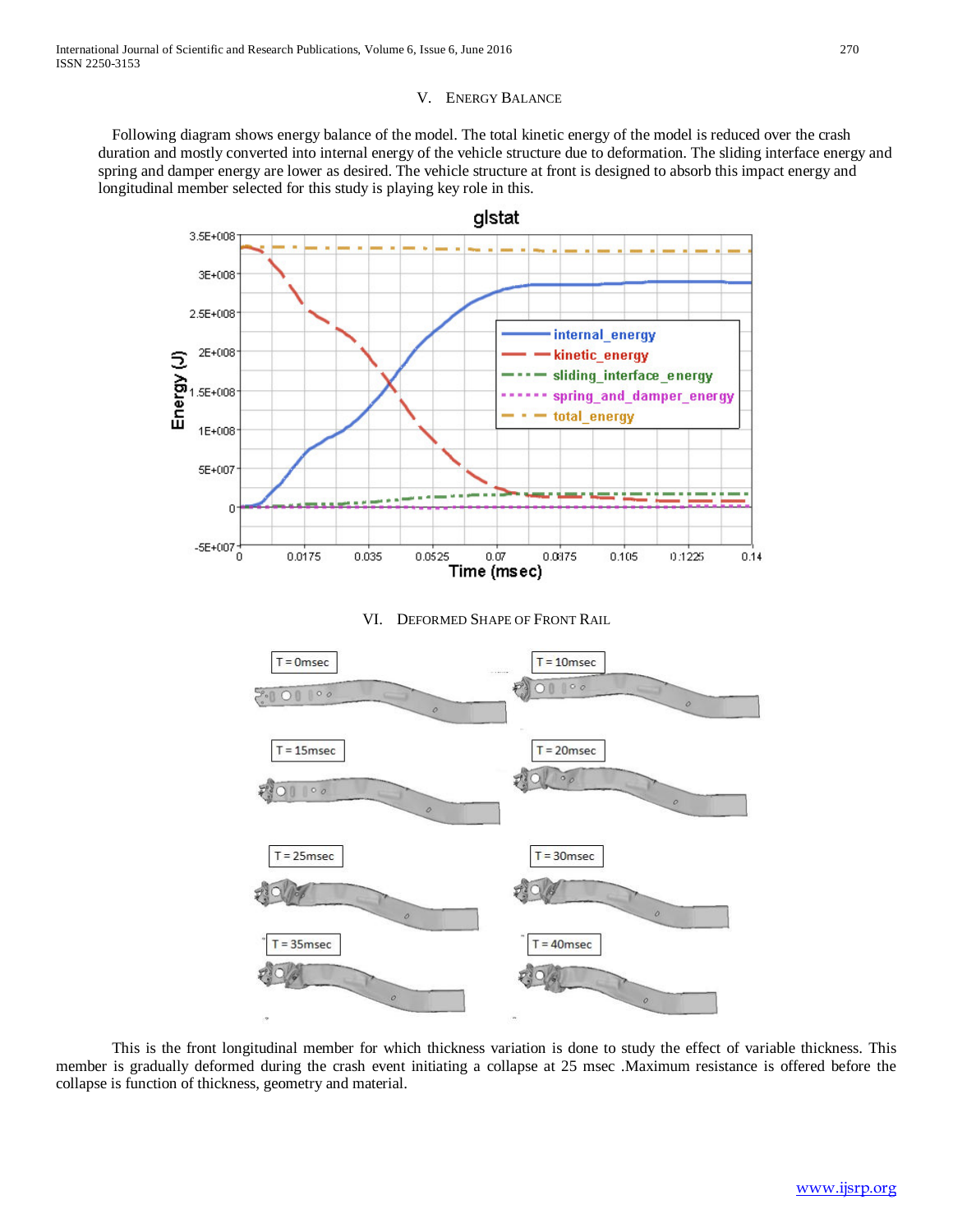#### VII. SECTION FORCES COMPARISON WITH RESPECT TO VARYING THICKNESS

As seen from the comparison of results it is evident that as thickness of front rail is increased the ability to take force by front rail is increased. The original model thickness is 3mm and anything lesser than thickness give rise to lesser force taking capacity of frontal longitudinal rail.



VIII. ENERGY ABSORPTION COMPARISON WITH RESPECT TO VARYING YIELD OF MATERIAL

This is plot of Energy Absorption by front rail for different thicknesses. As thickness of front rail is increased there is increase in energy absorption capacity. Also it is indicating increasing thickness after certain limit the energy absorption capacity is not increasing. So there is limit to Energy absorption capacity of the rail with increase in thickness and further increase may give stiff response from the rail.

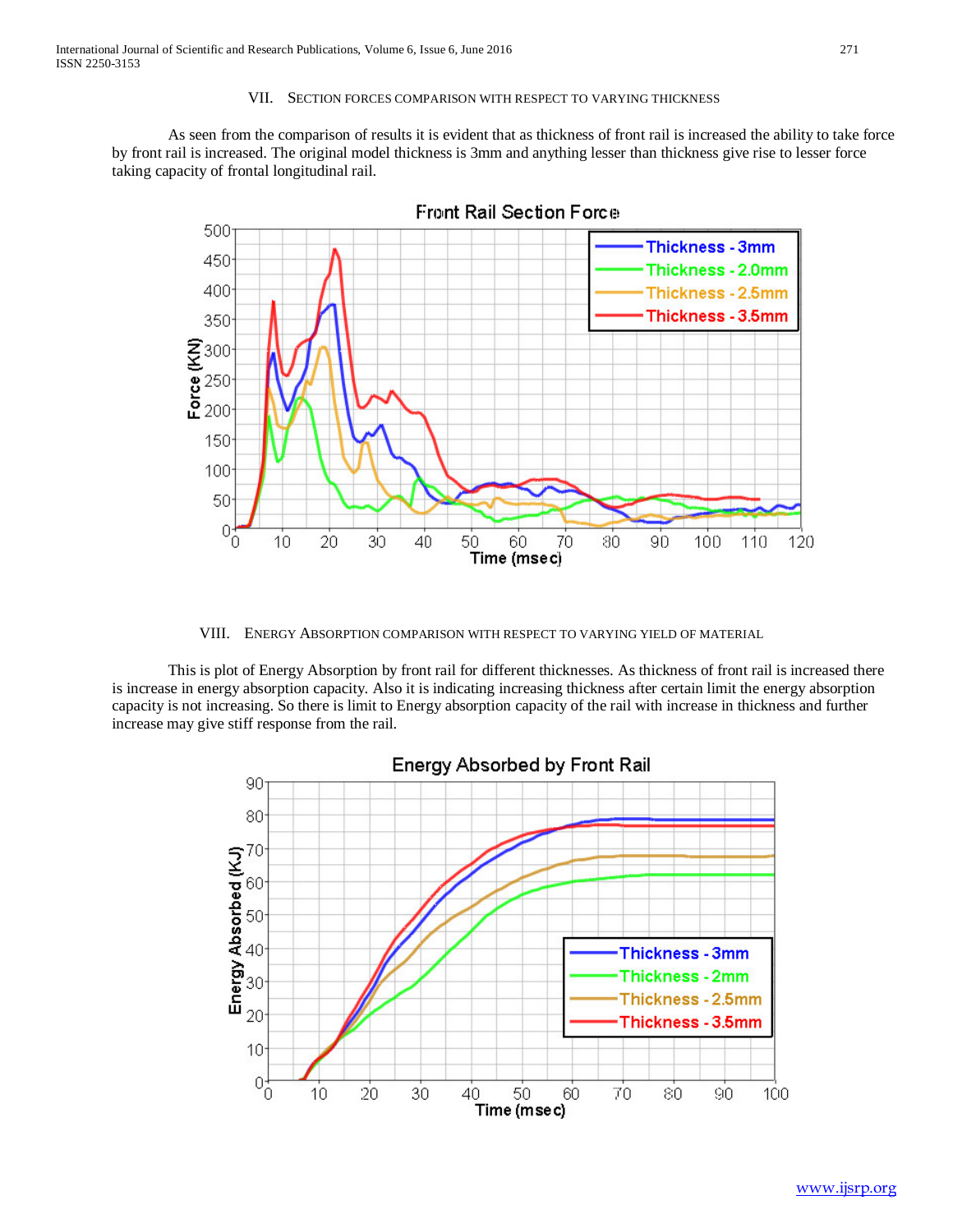#### IX. ACCELERATION COMPARISON WITH RESPECT TO VARYING THICKNESS

The acceleration for left seat is monitored in this case and it is showing interesting trend. The acceleration is high at the lowest thickness of 2mm and gradually decreases with increase in thickness up to 3mm and again sharply rises with thickness of 3.5mm. At lower thicknesses the front rail's giving up with less force and residual forces are transferred further towards passenger compartment, resulting higher deceleration of left seat. So at thickness of 3mm it appears to be optimum design with relatively lower acceleration of the left seat as well as fairly good force and energy absorption capability. Also the gain in energy absorption from 3 mm to 3.5 mm is relatively less or negligible along with adverse effect of increase in deceleration of the seat.





At lower thicknesses the front rail's giving up with less force and residual forces are transferred further towards passenger compartment, resulting higher deceleration of left seat. So at thickness of 3mm it appears to be optimum design with relatively lower acceleration of the left seat as well as fairly good force and energy absorption capability. Also the gain in energy absorption from 3 mm to 3.5 mm is relatively less or negligible along with adverse effect of increase in deceleration of the seat.

Further study can be taken with different material properties for frontal longitudinal members with the same thickness to verify effect of material yield, plasticity on force carrying capacity, energy absorption and acceleration levels at seat mounting locations.